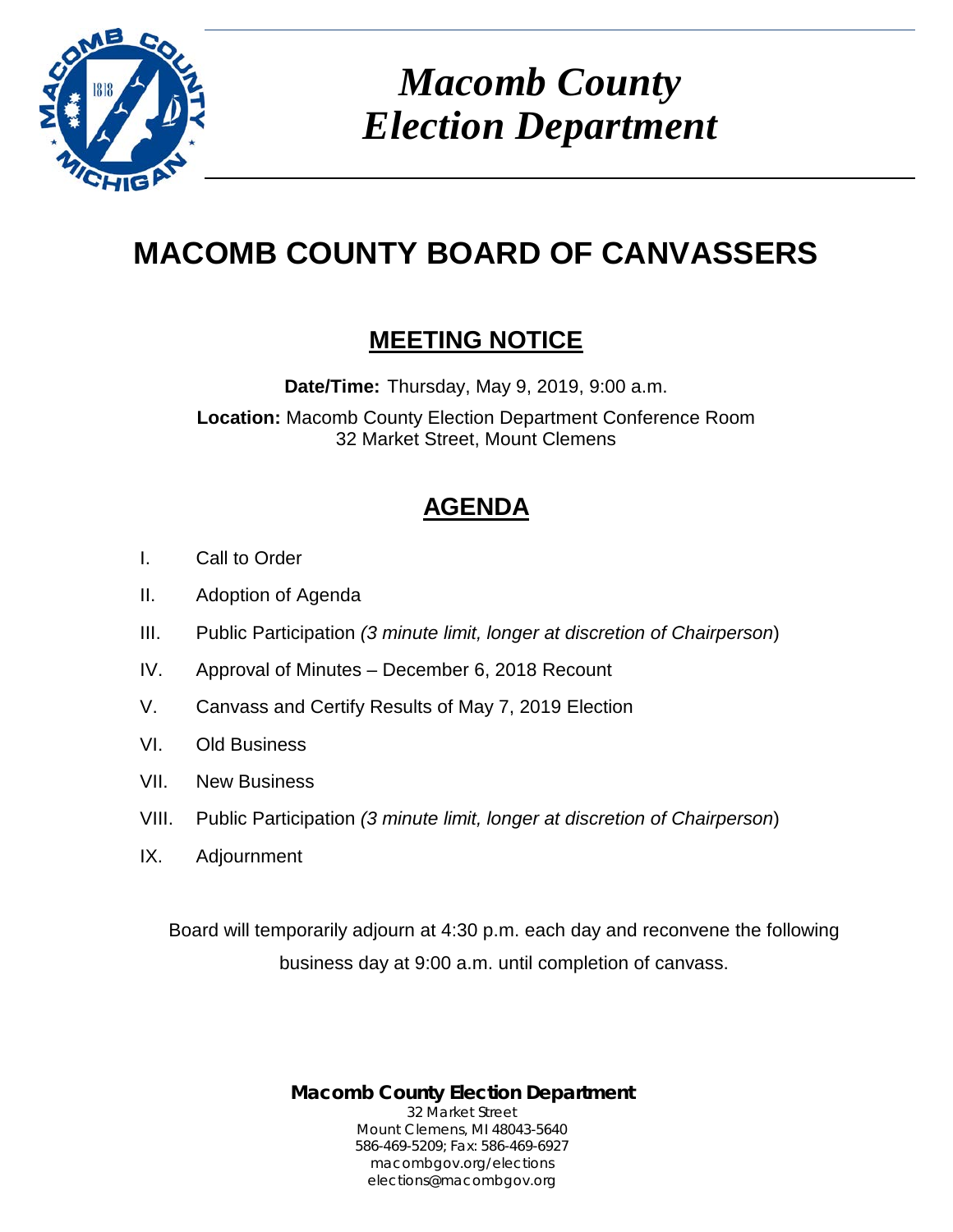# **MACOMB COUNTY BOARD OF CANVASSERS DECEMBER 6, 2018 RECOUNT UNOFFICIAL MINUTES**

The Macomb County Board of Canvassers met on Thursday, December 6, 2018 at the Washington Township Hall Board Room, 57900 Van Dyke, Washington Township, Michigan, to conduct a recount of the votes cast for the office of Romeo Village Clerk, which appeared on the ballot at the Tuesday, November 6, 2018 General Election.

The following Board members were present:

 Sarah Stovall – Chair Janice Nearon – Vice Chair Michelle DeBeaussaert – Canvasser Barb Van Syckel – Canvasser

 *Also Present: Fred Miller – County Clerk/Register of Deeds Michael Grix – Chief Election Clerk Richard Strobl – Election Department Frank Krycia – Assistant Corporation Counsel* 

## **Call to Order**

Sarah Stovall called the meeting to order at 9:00 a.m.

## **Adoption of Agenda**

A motion was made by Michelle DeBeaussaert and seconded by Janice Nearon to adopt the agenda. The motion carried.

## **Public Participation**

None

# **Approval of Minutes (November 6, 2018 General Election Canvass)**

A motion was made by Michelle DeBeaussaert and seconded by Janice Nearon to approve the minutes. The motion carried.

#### **Recount of Votes Cast**

Michael Grix explained the recount procedures.

| City/Twp         | Precinct | Old Seal | New Seal | Recountable |
|------------------|----------|----------|----------|-------------|
| <b>Bruce Twp</b> |          | 1828     | 4481     | Yes         |
| <b>Bruce Twp</b> | 1 AV     | 8774     | 11489    | Yes         |
|                  |          | 8775     | 11488    |             |
| Washington Twp   |          | 5434     | 11500    | Yes         |
| Washington Twp   | 1 AV     | 344103   | 523763   | Yes         |
|                  |          | 13331    | 527775   |             |

The following precincts were recounted: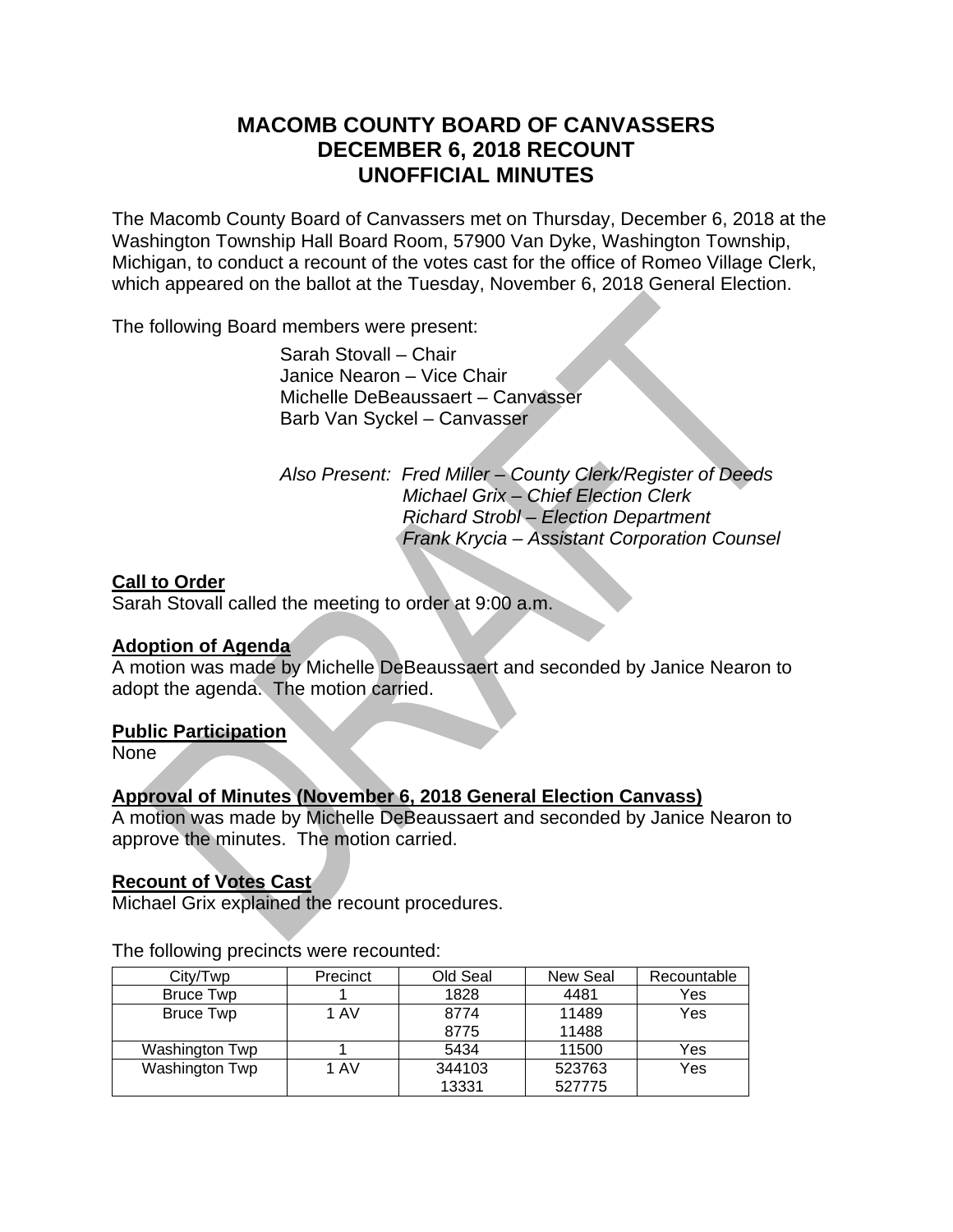At the completion of the recount, Michael Grix read the results.

For the office of Romeo Village Clerk:

The following precincts were recounted:

| City/Twp         | Precinct | <b>Recount Results</b> |           |          |           |  |
|------------------|----------|------------------------|-----------|----------|-----------|--|
|                  |          | Lee                    | Lee       | Trapp    | Trapp     |  |
|                  |          | Original               | Recounted | Original | Recounted |  |
| <b>Bruce Twp</b> |          | 252                    | 252       | 302      | 302       |  |
| <b>Bruce Twp</b> | 1 AV     | 115                    | 115       | 123      | 123       |  |
| Washington Twp   |          | 265                    | 266       | 258      | 258       |  |
| Washington Twp   | 1 AV     | 120                    | 120       | 86       | 86        |  |
|                  | Totals   | 752                    | 753       | 769      | 769       |  |

Lee – Original total: 752; Recount total: 753 Trapp – Original total: 769; Recount total: 769

#### **Motion to accept Recount Statements of Votes**

A motion to accept the recounted results was made by Barb Van Syckel and seconded by Michelle DeBeaussaert.

#### **New Business**

None

#### **Old Business**

None

#### **Public Participation**

None

# **Adjournment**

A motion to adjourn was made by Barb Van Syckel and seconded by Janice Nearon. The motion carried. The meeting adjourned at 12:12 p.m.

\_\_\_\_\_\_\_\_\_\_\_\_\_\_\_\_\_\_\_\_\_\_\_\_\_\_\_\_\_ \_\_\_\_\_\_\_\_\_\_\_\_\_\_\_\_\_\_\_\_\_\_\_\_\_\_\_\_\_ Chair **Vice Chair** 

Sarah Stovall **Sarah Stovall** Janice Nearon

\_\_\_\_\_\_\_\_\_\_\_\_\_\_\_\_\_\_\_\_\_\_\_\_\_\_\_\_\_ \_\_\_\_\_\_\_\_\_\_\_\_\_\_\_\_\_\_\_\_\_\_\_\_\_\_\_\_\_ Michelle DeBeaussaert Barb Van Syckel